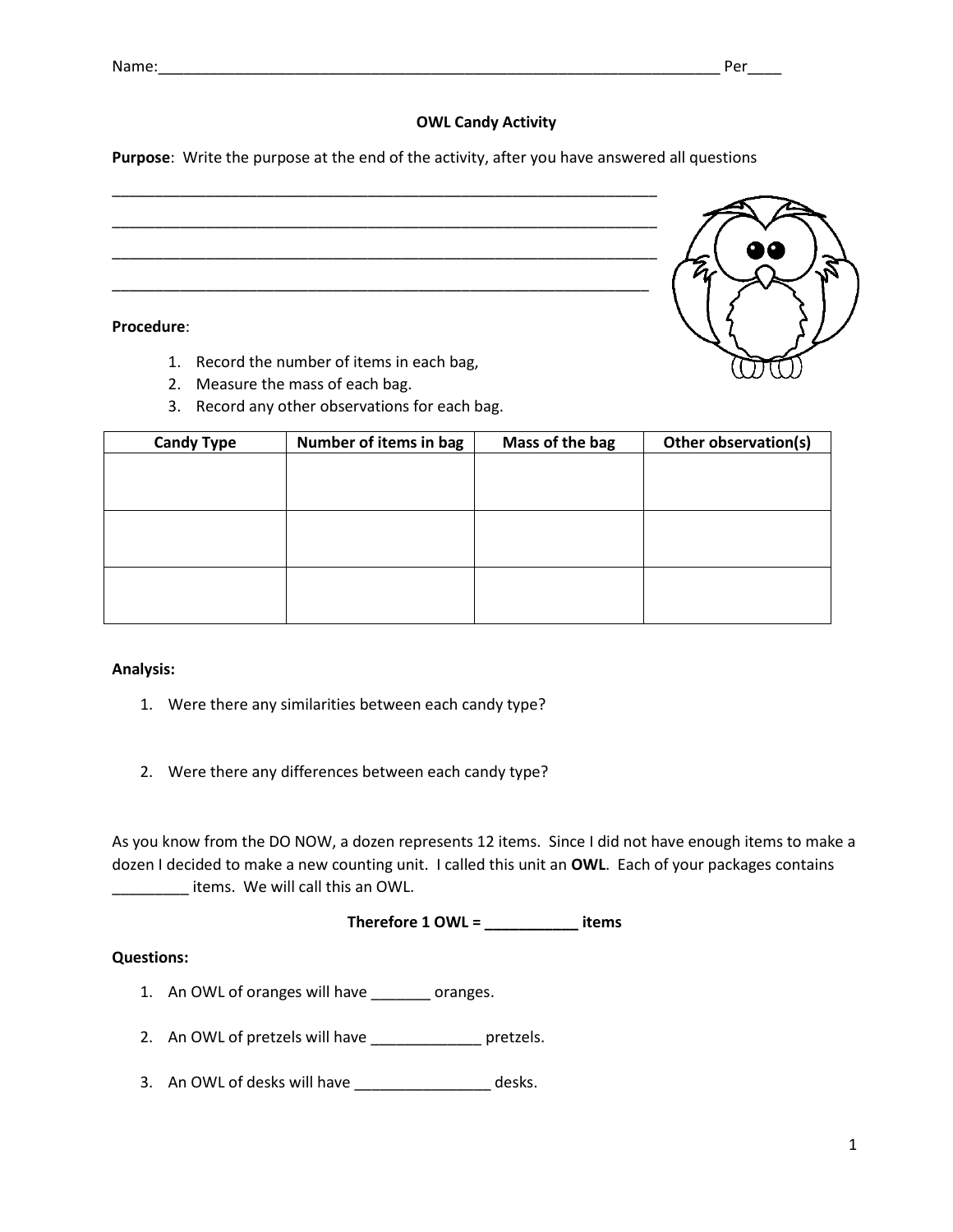- 4. How many Hershey's Kisses are in 2 OWLs?
- 5. How many caramels are in 10 OWLS?
- 6. How any strawberries in 400 OWLS?
- 7. How many carrots in ½ an OWL?
- Write overall directions for finding the number of items if given the number of OWLS.

\_\_\_\_\_\_\_\_\_\_\_\_\_\_\_\_\_\_\_\_\_\_\_\_\_\_\_\_\_\_\_\_\_\_\_\_\_\_\_\_\_\_\_\_\_\_\_\_\_\_\_\_\_\_\_\_\_\_\_\_\_\_\_\_\_\_\_\_\_\_\_\_\_\_\_\_\_\_\_\_

\_\_\_\_\_\_\_\_\_\_\_\_\_\_\_\_\_\_\_\_\_\_\_\_\_\_\_\_\_\_\_\_\_\_\_\_\_\_\_\_\_\_\_\_\_\_\_\_\_\_\_\_\_\_\_\_\_\_\_\_\_\_\_\_\_\_\_\_\_\_\_\_\_\_\_\_

- 8. How many OWLS are in 16 Hershey's kisses?
- 9. How many OWLs are in 100 pretzels?
- 10. How many OWLs are in 400 desks?
- 11. How many OWLs is 3 oranges?
- Write overall directions to find the number of OWLs if given a number of items.

Now that you have a better understanding of different counting units (for example the dozen, and the OWL), do you think that there is a counting unit that would be relevant or convenient for chemists to use in their calculations? Explain why or why not.\_\_\_\_\_\_\_\_\_\_\_\_\_\_\_\_\_\_\_\_\_\_\_\_\_\_\_\_\_\_\_\_\_\_\_\_\_\_\_\_\_\_\_\_\_

\_\_\_\_\_\_\_\_\_\_\_\_\_\_\_\_\_\_\_\_\_\_\_\_\_\_\_\_\_\_\_\_\_\_\_\_\_\_\_\_\_\_\_\_\_\_\_\_\_\_\_\_\_\_\_\_\_\_\_\_\_\_\_\_\_\_\_\_\_\_\_\_\_\_\_\_\_\_\_\_\_\_\_\_\_

\_\_\_\_\_\_\_\_\_\_\_\_\_\_\_\_\_\_\_\_\_\_\_\_\_\_\_\_\_\_\_\_\_\_\_\_\_\_\_\_\_\_\_\_\_\_\_\_\_\_\_\_\_\_\_\_\_\_\_\_\_\_\_\_\_\_\_\_\_\_\_\_\_\_\_\_\_\_\_\_\_\_\_

\_\_\_\_\_\_\_\_\_\_\_\_\_\_\_\_\_\_\_\_\_\_\_\_\_\_\_\_\_\_\_\_\_\_\_\_\_\_\_\_\_\_\_\_\_\_\_\_\_\_\_\_\_\_\_\_\_\_\_\_\_\_\_\_\_\_\_\_\_\_\_\_\_\_\_\_\_\_\_\_\_\_\_\_\_

\_\_\_\_\_\_\_\_\_\_\_\_\_\_\_\_\_\_\_\_\_\_\_\_\_\_\_\_\_\_\_\_\_\_\_\_\_\_\_\_\_\_\_\_\_\_\_\_\_\_\_\_\_\_\_\_\_\_\_\_\_\_\_\_\_\_\_\_\_\_\_\_\_\_\_\_\_\_\_\_

\_\_\_\_\_\_\_\_\_\_\_\_\_\_\_\_\_\_\_\_\_\_\_\_\_\_\_\_\_\_\_\_\_\_\_\_\_\_\_\_\_\_\_\_\_\_\_\_\_\_\_\_\_\_\_\_\_\_\_\_\_\_\_\_\_\_\_\_\_\_\_\_\_\_\_\_

If there is a counting unit for chemists, do you think this unit is large or small? Explain your reasoning? The contract of the contract of the contract of the contract of the contract of the contract of the contract of the contract of the contract of the contract of the contract of the contract of the contract of the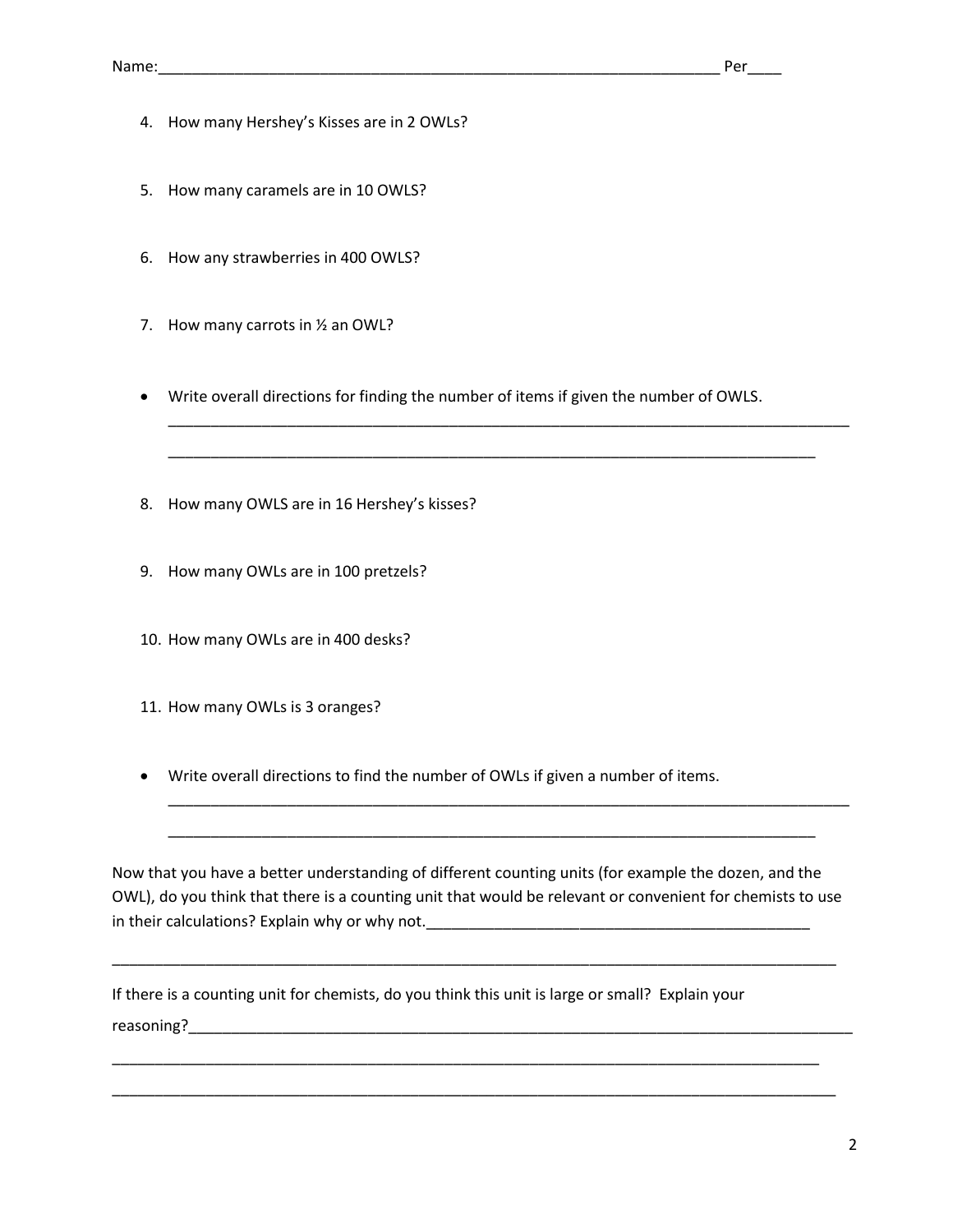Scientists have devised such a unit to represent for calculations in chemistry, and this unit is the **MOLE**!

Now have one member in your group pull up the following video titled *The Mole is a Unit* on their phone. Have all members in your group watch the video about the mole. While you are watching the video keep the following question in mind

*How big is a mole? How big would a mole of molecules be?*

### **<http://tinyurl.com/themoleisaunit>**

| One MOLE $=$ |                                     | items |
|--------------|-------------------------------------|-------|
|              | (write number in expanded notation) |       |

This number is called **Avogadro 's** number is usually written in scientific notation, write this number in scientific notation. **Example 10**  $\overline{a}$  is the set of  $\overline{b}$  is the set of  $\overline{a}$  is the set of  $\overline{a}$  is the set of  $\overline{a}$  is the set of  $\overline{a}$  is the set of  $\overline{a}$  is the set of  $\overline{a}$  is the set of  $\overline$ 

Look at your calculations and data above. Does the mass of an item affect the counting unit such as the dozen, OWL, or the mole? \_\_\_\_\_\_\_\_\_\_\_\_\_\_\_\_\_\_\_\_\_\_\_\_\_\_\_\_\_\_\_\_\_\_\_\_\_\_\_\_\_\_\_\_\_\_\_\_\_\_\_\_\_\_\_\_\_\_\_\_\_\_\_

Now look at your rules that you have written for the calculations using OWLs to answer the below question about moles.

### **Questions (part 2):**

- 1. How many Hershey's kisses make up 1 mole?
- 2. How many caramels make up 10 moles?
- 3. Find the number of strawberries in 4 moles.
- 4. Find the number of rubber bands in 0.5 moles.
- 5. How many moles are in  $6.0 \times 10^{23}$  caramels?
- 6. How many moles are in 12.045 x  $10^{23}$  pens?
- 7. How many atoms of potassium make up one mole?